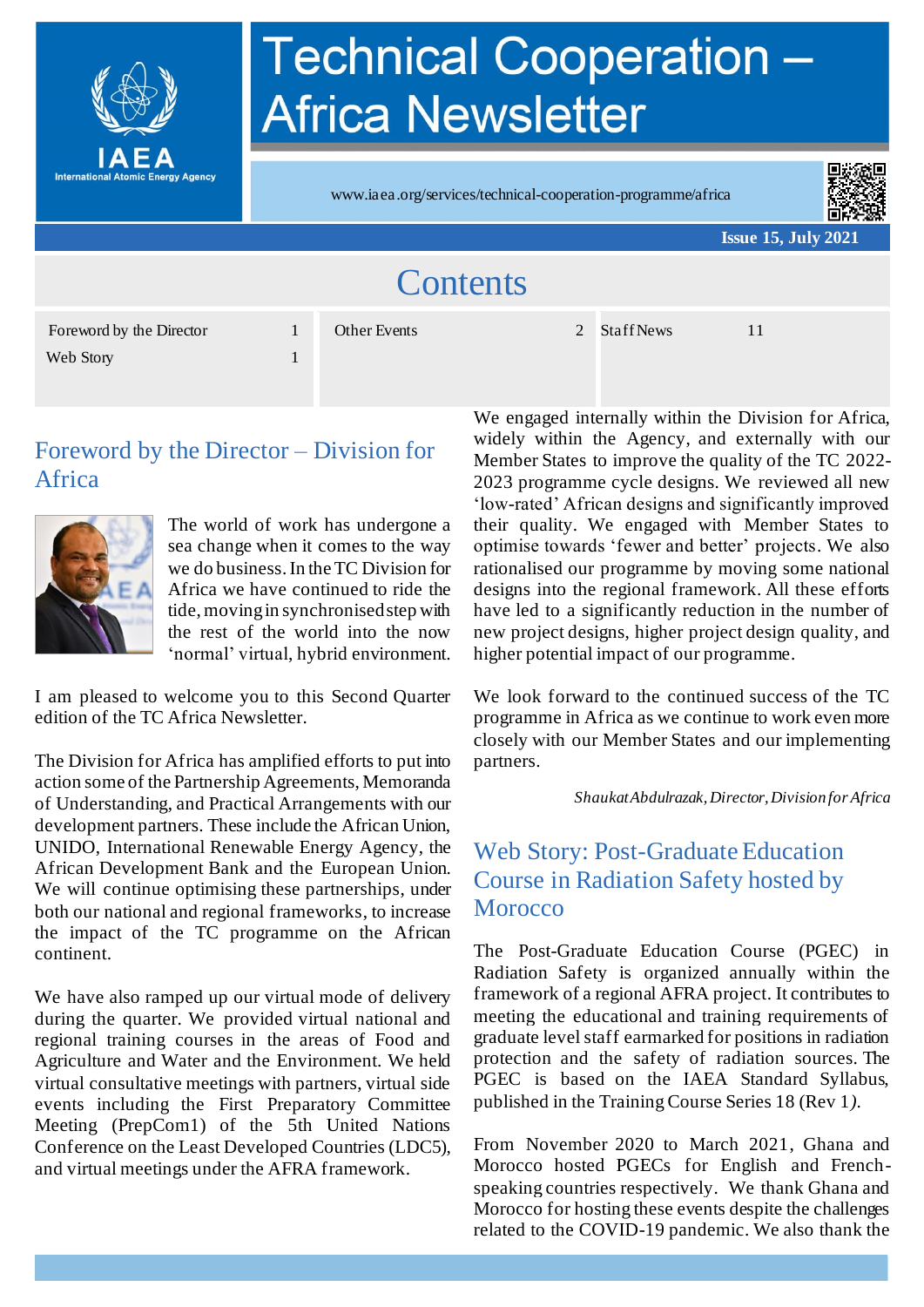European Commission for its financial contributions to the PGEC under the IAEA-EU agreement, and for participating in the opening and closing session of the PGEC in Morocco.

In total, 41 candidates (including 15 women) from 27 Member States participated in these events. The participants were young professionals, with a formal education equivalent to a university degree in physics, chemistry, life sciences or engineering. Each participant had been selected to work in the field of radiation protection and the safety of radiation sources in their countries. The candidates attended pre-training prior to the start of the course, and subsequently attended lectures, laboratory exercises, demonstrations, practical exercises and technical visits. Written examinations were held throughout the courses.

Following discussions with their course supervisors, the participants selected suitable project work topics to demonstrate the knowledge and skills acquired during the course. Each participant's project focused on solving a specific radiation protection problem in their home country and was presented at the end of the course.



*Group photo,PGEC closing ceremony, Rabat 2021 Photo credit: Mickel Edwerd, Section Head, TCAF*

#### **Other Events**

# TCAF consultative meeting with the Human Development Department of the African Development Bank

On Thursday 8 April 2021, the Division for Africa held a consultative meeting with the Department of Human Development, African Development Bank, to discuss partnership opportunities with a view to scaling up short- and long-term fellowship training in Africa in science, technology, engineering and mathematics (STEM).

Representatives from both organizations presented their ongoing and future programmes in Human Resources Development to train the next generation of African scientists. Training focuses on academic programmes at the Master and PhD levels and on-the-job trainings and aims to increase the number of trained scientists in Africa in relevant thematic areas. Following discussions, the participants identified a number of key areas of mutual interest for capacity/competence building.

In discussing the way forward, the representatives of the African Development Bank informed the meeting that the Bank has already committed its 2021 budget. Therefore, the meeting agreed on the following areas of collaboration for the year 2022, includingAFRA-NEST, knowledge work, fellowship co-financing and TCAF participation in the Bank's stakeholder consultations on strategy development.

*Mickel Edwerd, Section Head, TCAF*

# Virtual presentations of ongoing AFRA projects to the AFRA Committees

As part of its efforts to strengthen regional programme monitoring, the AFRA Programme Management Committee (PMC) invited the Project Scientific Consultants (PSCs) and Programme Management Officers (PMO) of the projects to present the progress, achievements and challenges in the implementation of the AFRA programme in 2020. This event took place in April, and was attended by 20 PSCs and the PMOs of the Division for Africa. Prof Shaukat, the Director of the Division, attended the opening.

Prof. Wilfried Mbacham, Chair of the AFRA PMC, stressed the need to create more synergies between projects within each thematic area. He invited the PSCs to include the contribution of the projects to the SDGs in their annual reports. He also encouraged a stronger working relationship between the PMOs, Technical Officers, PSCs and the AFRA Regional Designated Centres (RDCs) to ensure optimal use of African capacity and expertise in the implementation of the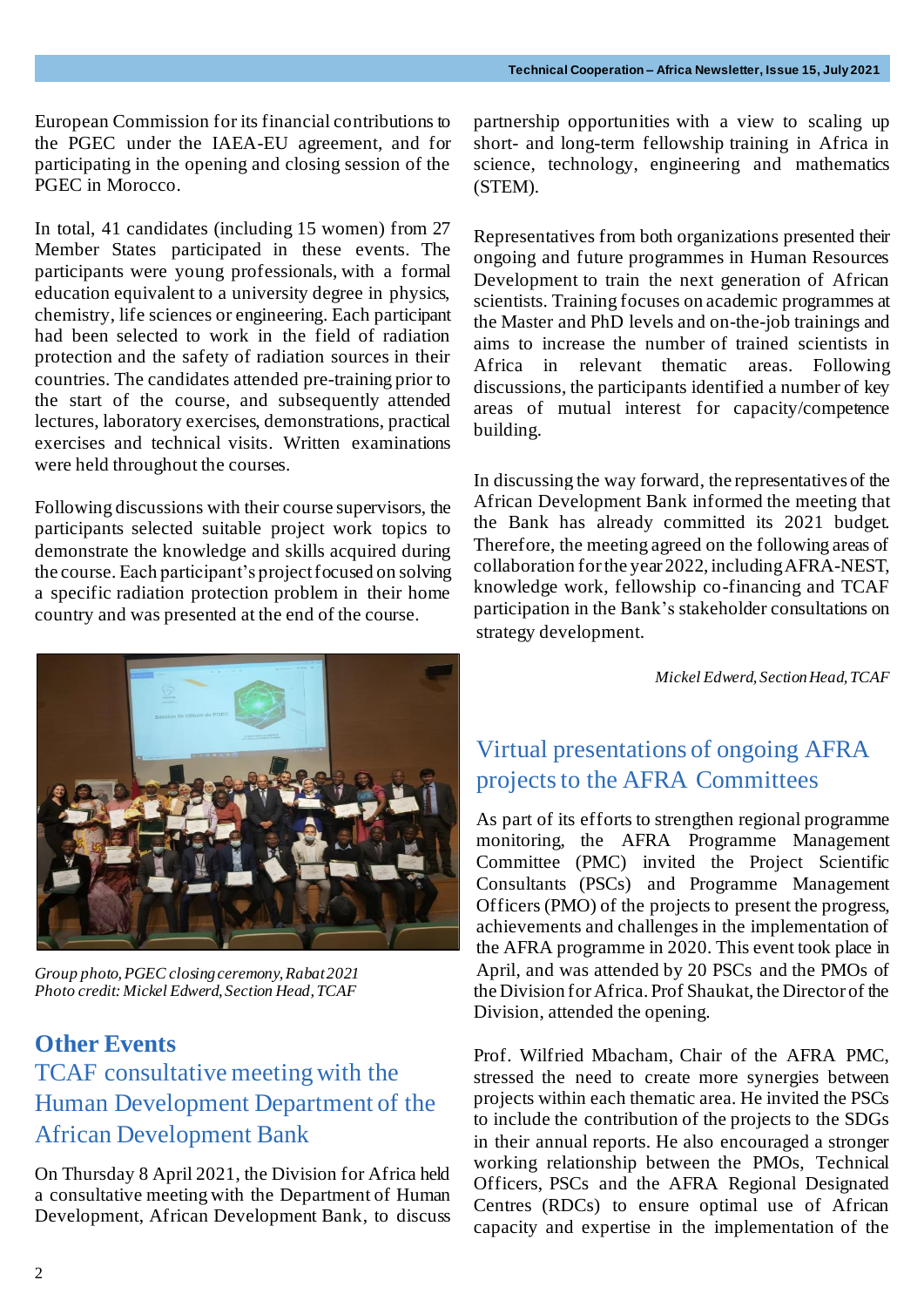projects. AFRA has recognized 32 RDCs covering a variety of field of activities.

Furthermore, Prof Mbacham invited the project teams to pay particular attention to and report on the socioeconomic impact of regional projects. For the next edition of this programme monitoring event, technical officers and the RDC focal points will be invited to participate.

*Oscar Meless, PMO TCAF*

Virtual meeting with African Union Development Agency, International Renewable Energy Agency and EU Technical Assistance Facility on the development of a Continental Power Systems Masterplan

During the AU Specialized Technical Committee (STC) meeting on Infrastructure (Transport, Energy and Tourism) held in Nouakchott and Cairo in 2018 and 2019 respectively, African Ministers directed the African Union Development Agency (AUDA-NEPAD) to champion the development of a Continental Power System Masterplan. This initiative involves many partners, including the sub regional African power pools, the European Union and the African Development Bank. The IAEA and IRENA were identified as modelling partners and asked to share their tools and technical expertise.

TCAF is participating in this very ambitious project, which aims to develop a Continental Energy Master Plan for Africa.

Several virtual meetings were held to discuss the term of reference, roles and responsibilities of different partners. The IAEA is considered as a key modelling partner and its tools for energy planning constitute the key tools to be used for the development of the Continental Master Plan.

*Imen Bentouhami, PMO TCAF*

#### IAEA Reviews Progress of Kenya's Nuclear Infrastructure Development

Kenya, which has Africa's seventh-largest economy and a population of 52 million people, is considering the introduction of nuclear power to help meet its growing energy demand. The Kenyan Ministry of Energy has proposed the potential use of nuclear energy for power generation. In 2019, the Kenya Nuclear Electricity Board (KNEB) transitioned to the Kenya Nuclear Power and Energy Agency (N*u*PEA) to undertake preparations for the development of a nuclear power programme.



*Participants in the Phase 1 INIR Follow-up mission, Kenya*

In the framework of TC project KEN2008 - Enhancing the Technical and Regulatory Capacity to Implement the First Nuclear Power Plant Project, a follow-up Integrated Nuclear Infrastructure Review (INIR) mission took place in June 2021. It assessed the country's progress on recommendations from an INIR mission conducted in 2015. It also provided an opportunity to exchange information on the way ahead and clarify outstanding issues.

The 2015 review had made 15 recommendations and eight suggestions to assist Kenya in making further progress in its infrastructure development. It reviewed the status of nuclear infrastructure development using the Phase 1 criteria from of the IAEA's Milestones Approach, which provides detailed guidance across three phases of development (consider, prepare, construct). Phase 1 evaluates the readiness of a country to make a knowledgeable commitment to a nuclear power programme.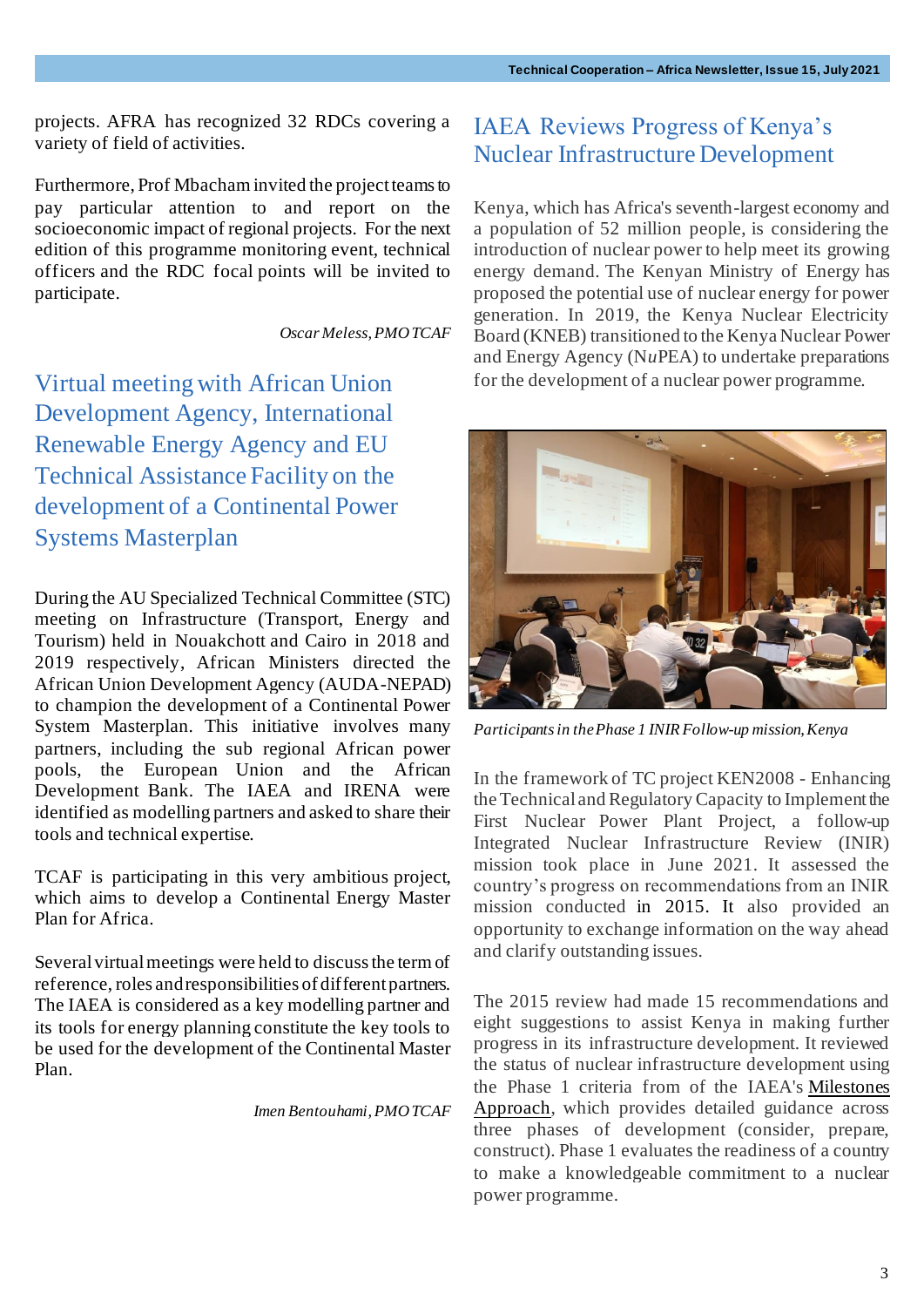The 2021 follow-up mission was organized in a hybrid format (face-to-face and virtual) with two IAEA experts travelling to Kenya and two international experts from Ireland and Spain participating virtually. The follow-up INIR team said that Kenya had made progress in the implementation of most recommendations and suggestions from the 2015 review, completing ten and four, respectively. The follow-up INIR team noted progress in areas including:

- Kenya developed the National Nuclear Policy and the National Policy and Strategy for Safety to enable the Government to make an informed decision on whether to introduce nuclear power.
- The country enacted a national nuclear law and established a regulatory body with clear responsibilities for safety, security, and safeguards.
- The Government completed an assessment of the national legal framework and identified other laws needing review.
- The Government enhanced the coordination among its key stakeholders in the development of its nuclear power program.

The team said that further work is needed in areas such as the development of a nuclear leadership programme and the ratification of international conventions in the area of nuclear safety.

Published article[: IAEA Reviews Progress of Kenya's](https://www.iaea.org/newscenter/pressreleases/iaea-reviews-progress-of-kenyas-nuclear-infrastructure-development)  [Nuclear Infrastructure Development | IAEA](https://www.iaea.org/newscenter/pressreleases/iaea-reviews-progress-of-kenyas-nuclear-infrastructure-development)  *Valentina Varbanova, PMO, TCAF*

## Online training course on soil, water and nutrient management for participants from Sierra Leone

Agriculture in Sierra Leone accounts for more than 50% of national Gross Domestic Product (GDP). Better soil, water and nutrient management practices are critical to ensuring increased food production, especially of rice and cassava which are the main food crops.

A virtual national training course on soil, water and nutrient management was organized by TCAF under the Sierra Leone National Project SIL5021, 'Improving Productivity of Rice and Cassava to Contribute to Food Security' in April 2021. The training course was attended by twelve participants from different institutions in Sierra Leone, including Njala University,

Sierra Leone Agricultural Research Institute (SLARI), Njala Agricultural Research Center (RARC) and the Ministry of Agriculture and Forestry (MAF). The experts, Prof. Christoph Müller and the technical officer, Mohammad Zaman, gave lectures designed as hands-on teaching so that the participants could make the transition between theory and its application in the field.

The aim of the training was to support the trainees in,

1. Methods to determine fertilizer use efficiency using isotopic and related techniques;

2. Analysis and interpretation of  $15N$  data to quantify gross N transformations and fertilizer use efficiency; and

3. Climate smart agricultural practices for cassava and rice.

The project is linked to SDG 2 - End hunger, achieve food security and improved nutrition and promote sustainable agriculture. This would be accomplished in Sierra Leone by doubling agricultural productivity and incomes of small-scale food producers by ensuring sustainable food production systems usingbetter-quality seeds and progressively improving land and soil, water and nutrient management.



*Participants attending virtual training under project SIL5021* 

The trainees expressed their eagerness to have more trainings and identified some priority areas, including stable isotope techniques for future training in soil, water and nutrient management to enhance their knowledge and analytical skills. The project counterpart expressed his gratitude to the IAEA through the PMO for enhancing food production in Sierra Leone by supporting training and the procurement of necessary equipment to increase crop production.

*Felix Omonya, PMO TCAF*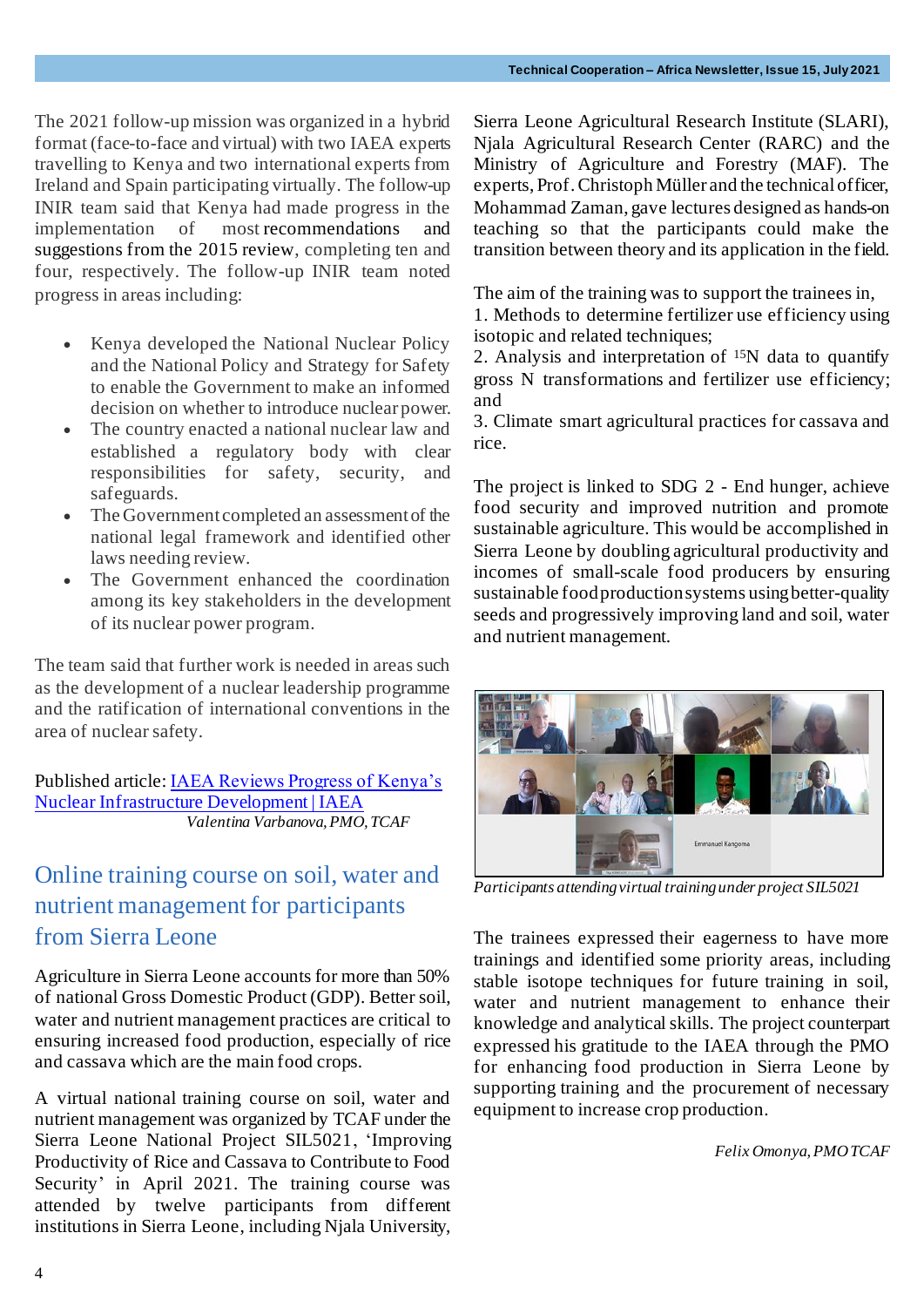#### PMO presentations on low-rated designs

Between 27 April and 5 May 2021, TCAF held a series of meetings during which Programme Management Officers presented TC project designs that had been rated as low quality under their respective portfolios. The idea behind this exercise was to let each PMO explain in detail the actions taken by the project teams to improve the design quality, in alignment with the comments of the TC Quality Review. Group discussions provided feedback that could be used to further improve the designs whenever necessary.

The meeting sessions were organized according to Field of Activity, which allowed a better overview of the common national priorities and needs. In some cases, national designs were recommended to be included in a regional design when objectives were well matched. The meetings contributed to increased overall quality in the upcoming national TC programme for Africa, through integrated and efficient divisional teamwork.

*Michel Warnau, Section Head, TCAF*

IAEA Side Event, First Preparatory Committee Meeting (PrepCom1) of the [5th United Nations Conference on the](https://www.un.org/ldc5/)  [Least Developed Countries \(LDC5\)](https://www.un.org/ldc5/)

The Division for Africa participated in the preparatory committee of the 5th United Nations Conference on the Least Developed Countries (LDC5) on 24 – 28 May 2021.

The outcomes of the conference will feed into the work of the Intergovernmental Preparatory Committee (PrepCom), whose mandate is to agree on elements of the new Programme of Action (PoA) for the LDCs that will then be finalized and adopted by the 5th United Nations Conference on the Least Developed Countries (LDC5), scheduled to take place in January 2022 in Doha, Qatar.

The IAEA hosted a side event on the margins of the meeting on 28 May 2021, moderated by DIR-TCAF, to showcase the contributions of the IAEA technical cooperation programme to the development of human and institutional capacities in Least Developed Countries. Panelists at the side event included the

Ambassadors/Permanent Representatives to the IAEA of Angola, Afghanistan, Bangladesh and Senegal.

The Ambassador of Afghanistan highlighted IAEA's assistance in capacity building initiatives in the areas of food and agriculture, human health and nutrition, human capital development, and in strengthening national infrastructure for radiation safety and security.

The Ambassador of Bangladesh emphasized TC contributions to build competencies for the first nuclear power programme, in the areas of infrastructure development, radiation safety and the safety of nuclear installations.

The Ambassador of Angola, the Chair of the Viennabased African Group, focused on IAEA's assistance to build human and institutional capacities in African LDCs through short term and long academic programmes in food and agriculture, human health and nutrition, and water and environment and human capital development. She gave examples of capacity building in Angola implemented through the TC programme in the areas of food and agriculture and human health, which contributed to build a critical mass of scientists as defined in the Country Programme Framework. Finally, the Ambassador of Senegal showcased IAEA

assistance to his country in capacity building. He referred to the TC contribution to training for local staff for the implementation of the area-wide integrated pest management approach, through the application of the Sterile Insect Technique (SIT) to control major insect pests affecting crops and livestock to enhance food security.

*Mickel Edwerd, Section Head, TCAF*

#### Virtual National Training Course on Isotope Hydrology and Introduction to IWAVE for Kenya

According to its Vision 2030, the Government of Kenya will ensure reliable water availability and access by 2030. IAEA assistance for the management of water resources is important to help Kenya assess all the country's water resources, especially groundwater, and the relationship of groundwater with surface water. This should lead to the adoption of an integrated water resource management (IWRM) plan.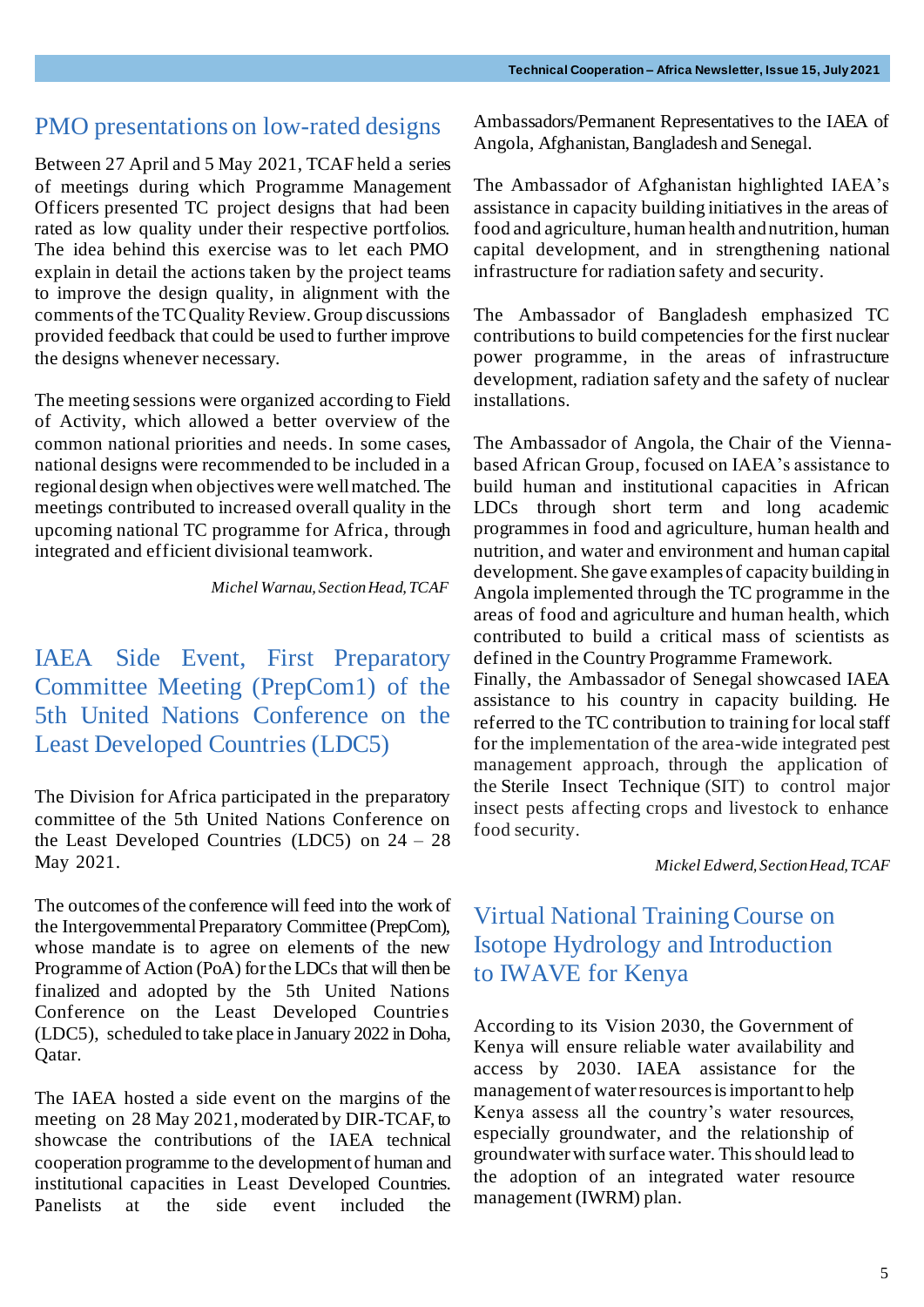To support this goal, a virtual National Training Course on Isotope Hydrology and Introduction to IWAVE for Kenya took place over three days in May 2021, within the framework of TC project KEN7006, 'Developing a Comprehensive Water Sector Assessment towards the Sustainable Management of Water Resources by Using the Water Availability Enhancement Approach'.



*Participants attending the virtual NTC under KEN7006*

The course focused on topics related to the application of isotope hydrology in water resource assessment, covering environmental isotopes for hydrology, sampling, measuring, and interpreting isotope data. Strategies for combining stable isotope data with meteorological, hydrologic and water chemistry data to provide a deeper understanding of hydrologic systems were proposed.

The course covered the following topics: (i) the fundamentals of isotope hydrology; (ii) an overview of stable isotopes in the hydrologic cycle; (iii) field sampling for stable isotopes and designing sampling programmes; (iv) radioactive isotopes and groundwater dating; (v) nitrogen isotope applications; (vi) advanced topics in isotope hydrology and case studies. In addition, it included a brief introduction to the IWAVE method and IWAVE project for Kenya.

The course was interactive and consisted of lectures, discussions and problem-solving sessions. Approximately 50 participants, representing a variety of institutions including the Regional Centre on Groundwater Resources Education, Training & Research (who serves as Project Counterpart), Ministry of Water, Sanitation and Irrigation, Hydrologist Registration Board, Water Resources Authority, East Africa Association for Radiation Protection, Government of Makueni County, Water and Sanitation Department, together with various academic institutions (South Eastern Kenya University; Department of Geology, Dedan Kimathi University of Technology; Soil, Water & Environmental Engineering Department, Jomo Kenyatta University of Technology; Geology Department University of Nairobi, Maeno University) attended the course and engaged in fruitful discussions.

This was the first online course for Kenya implemented in the area of IWAVE and water resources. The IAEA will continue supporting Kenya in the comprehensive assessment of water resources with the aim of developing and implementing an integrated water resource management plan.

 *Valentina Varbanova, PMO, TCAF*

Virtual Regional AFRA Meetings on Harmonized QC Protocol for Diagnostic Radiology and Nuclear Medicine (RAF6053)

Working with the IAEA, under the framework of AFRA regional project RAF6053, 'Enhancing Capacity Building of Medical Physicists to Improve Safety and Effectiveness of Medical Imaging (AFRA)', African experts have succeeded in establishing the continent's first harmonized quality control (QC) guidance for nuclear medicine and diagnostic radiology, released in December 2020.



In order to introduce this important document, a virtual regional AFRA Meeting on Harmonized QC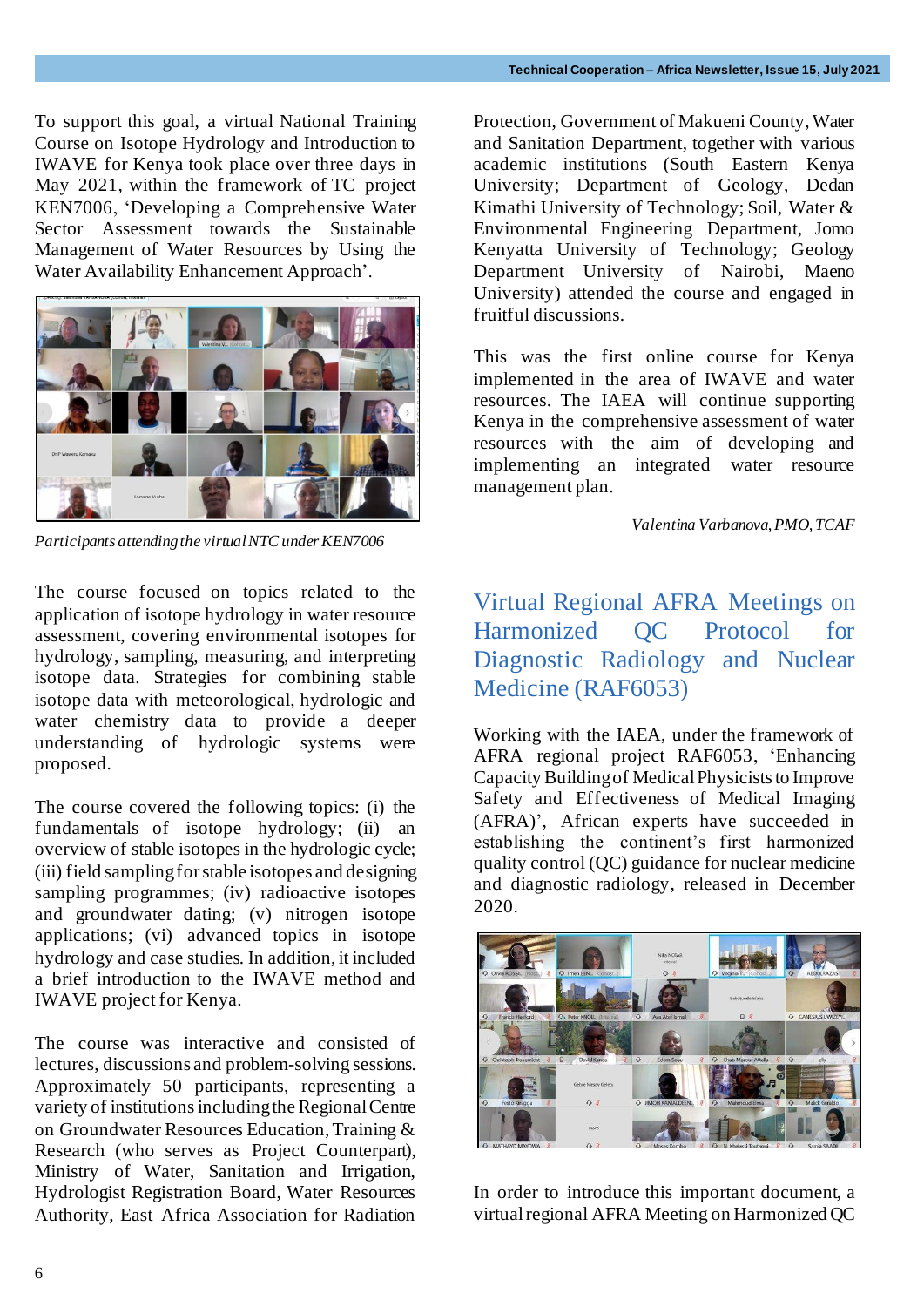protocol for Diagnostic Radiology was held in February 2021, attended by 69 experts from the region.

This event was followed by an AFRA virtual meeting dedicated to nuclear medicine on 5 May 2021, which brought together 15 experts from Africa.

During both workshops, the participants were introduced to harmonized QC protocol in diagnostic radiology and nuclear medicine and had the opportunity to discuss and share views with the IAEA technical officers and regional experts who developed the document.

"This document will strengthen the work of the medical physicists, especially in countries where no minimum standards are required by regulatory authorities. A unified harmonized approach will make the learning curve for new colleagues less steep," said Chris Trauernicht, a medical physicist at the Tygerberg Hospital in Cape Town, South Africa and President of the Federation of African Medical Physics Organizations.

The use of this document by African imaging Centres will not only result in enhancing the quality and safety of imaging services in Africa, but will furthermore facilitate a comparison of results, as well as knowledge- and experience-sharing across the region.

Similar virtual workshops are planned to take place in French in September 2021 to address specific needs and help medical physicists improve the effectiveness of imaging services and enhance the radiation protection of patients across French speaking countries.

*Imen Bentouhami, PMO TCAF*

#### TC Cycle 2022-23: Optimization of project designs

During the recent virtual NLO meeting, the principle of developing fewer but larger TC projects was raised and accepted by the participating NLOs. Therefore, the Division for Africa undertook a process to rationalize and optimize the number of project designs for the 2022-2023 TC cycle.

One of the strategies followed was to review the national project portfolio under Fields of Activity for which relatively few national projects were submitted. Topics identified included research reactors for 'embarking' countries, water resource management, energy planning, animal and zoonotic diseases, and government and regulatory infrastructure for radiation safety. All projects were reviewed and those which were well aligned to regional project designs were moved to the proposed regional programme. The regional projects will also respond to national needs, as appropriate. The exercise resulted in a reduction of around 40 project designs and is expected to streamline provision of assistance to Member States, with the added benefit of promoting South-South cooperation to increase regional self-reliance and sustainability in the selected topic areas.

*Neil Jarvis, Section Head, TCAF*

#### Virtual Dialogue on Leading for an Enhanced Impact Towards 2025

On 10th of May 2021, the Divisions TCAF and Nuclear Fuel Cycle and Waste Technology met to discuss activities ongoing under the current 2020- 2021 TC cycle, and planned for the upcoming 2022- 2023 TC programme, in the fields of Nuclear Fuel Cycle, Research Reactors, and Radioactive Waste Management.

The participants examined the sustainability of uranium exploration and mining in Africa, the utilization of research reactors, and strategies for radioactive waste management and decommissioning and environmental remediation. Challenges and opportunities in these fields in Africa were explored, focusing on achievement of the 2025 targets. The aim is to enhance regional capacities and vision towards 2025 by, inter alia, enhancing the efficiency of the TC programme in supporting Member States.

*Michel Warnau, Section Head, TCAF*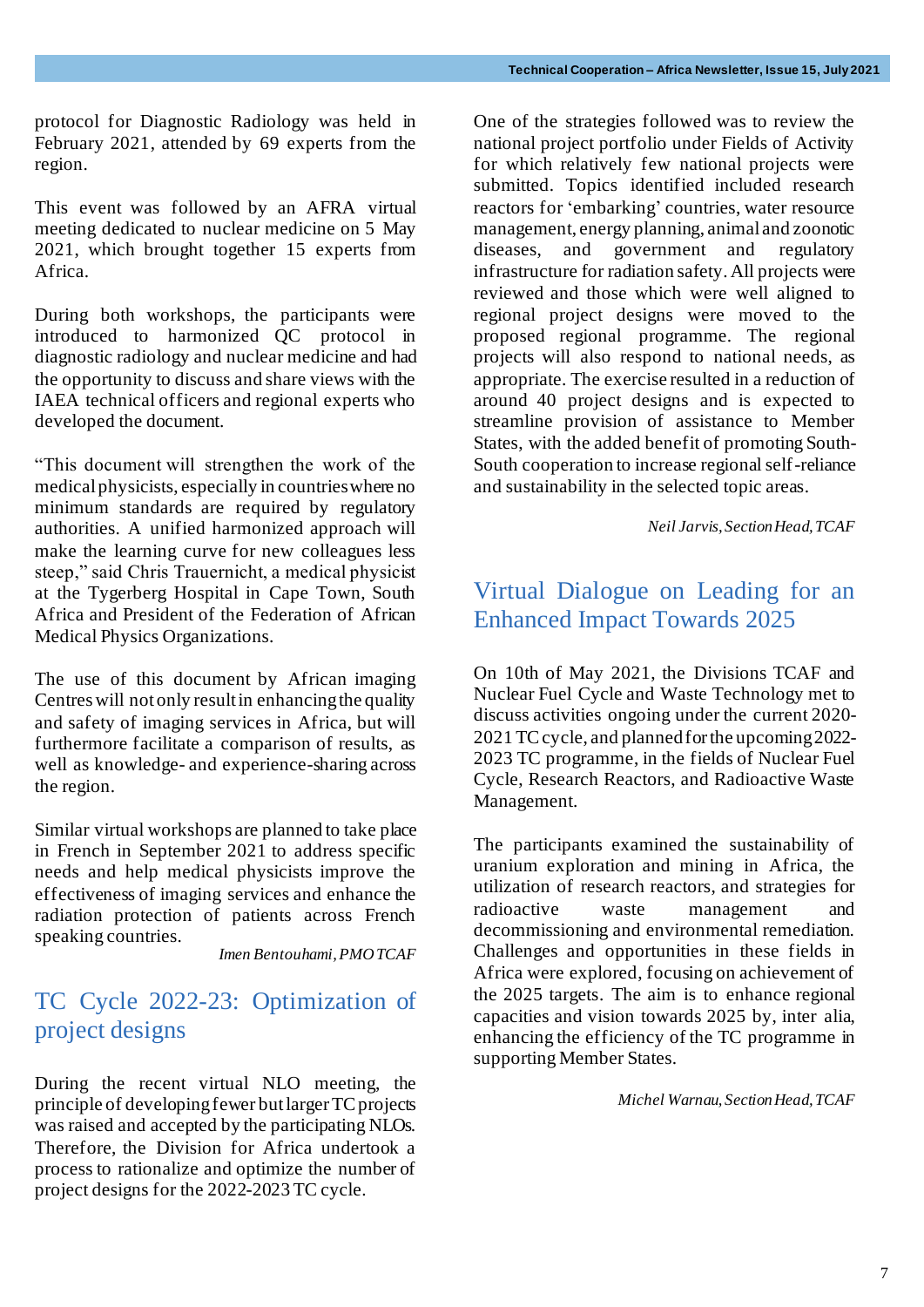## Virtual meeting to examine educational materials for radiographers on radiation protection of paediatric patients

Radiation protection of paediatric patients in radiology is a high priority for African Member States. This has been emphasized during various meetings under the framework of the AFRA regional project RAF9064, 'Improving the Capabilities of States in Radiation Protection of Patients'. Paediatric doses for radiation should always comply with the ALARA (as low as reasonably achievable) principle. They require the use of examination-specific protocols that take into consideration the patient's age and size, the region of imaging and clinical indication.

With the objective of enhancing the capacities of African Member States in this area, a wide set of educational materials was developed in 2020 by a group of experts under the framework of AFRA regional project RAF9064.



Eighteen trainers and educators in radiology from the region attended a virtual AFRA-Critique Meeting in May, where they were asked to discuss and evaluate the prepared course materials and formulate recommendations to improve them.

The materials are addressed to radiographers who are on the front line in imaging services to help them understand the radiation protection needs of the pediatric patients. They cover a large wide of modules including justification, optimization, roles and responsibilities, Computed Tomography examinations and professionalism.

Plans for the future include dissemination of the materials to professional organizations in the region, as well as further workshops for educators in radiology education programmes or senior radiographers who provide continuing professional development training for radiographers in their institutions.

*Imen Bentouhami, PMO TCAF*

#### **Meetings and other virtual events**

#### **Meetings Attended by DIR-TCAF**

Mr. Abdulrazak, Director of TCAF, took part in the virtual event*'Moroccan Youth in Nuclear: Engaging the Next Generation of Leaders',* where he emphasized on the importance of engaging with the youth and working closely with Member States in Africa to increase the participation of young people in Agency programmes through mentoring and fellowship programmes. He highlighted the programmes in TCAF on youth and women.

DIR-TCAF, together with the PMO, held a virtual meeting with the Minister of Health and Sanitation and the Ambassador of Sierra Leone on the establishment of a radiotherapy facility at Kerry Town. Topics discussed included the finalization of the bankable document, review of the Government's feasibility study and partnerships including the IsDB, and the development of the NCCP (led by PACT) together with WHO.

In April, DIR-TCAF participated in a keynote panel at the webinar organized by Africa Nuclear Business Platform Lite (AFNBP Lite), entitled *Africa's approach to combating climate change and how nuclear can play a role in the countries' energy mix*. During his presentation, Dir-TCAF touched on topics such as how the IAEA promotes the use of nuclear science and technology in the area of climate change mitigation and adaptation for several applications in food and agriculture, water resource management and the marine environment.

DIR-TCAF, together with DIR-TCAP, accompanied Ms. Okeke (DGO-UN) in the Twenty-second meeting of the Inter-Agency Consultative Group (IACG) of the UN systems and international organizations on the Implementation of the Istanbul Programme of Action (IPoA) for the Least Developed Countries (LDCs).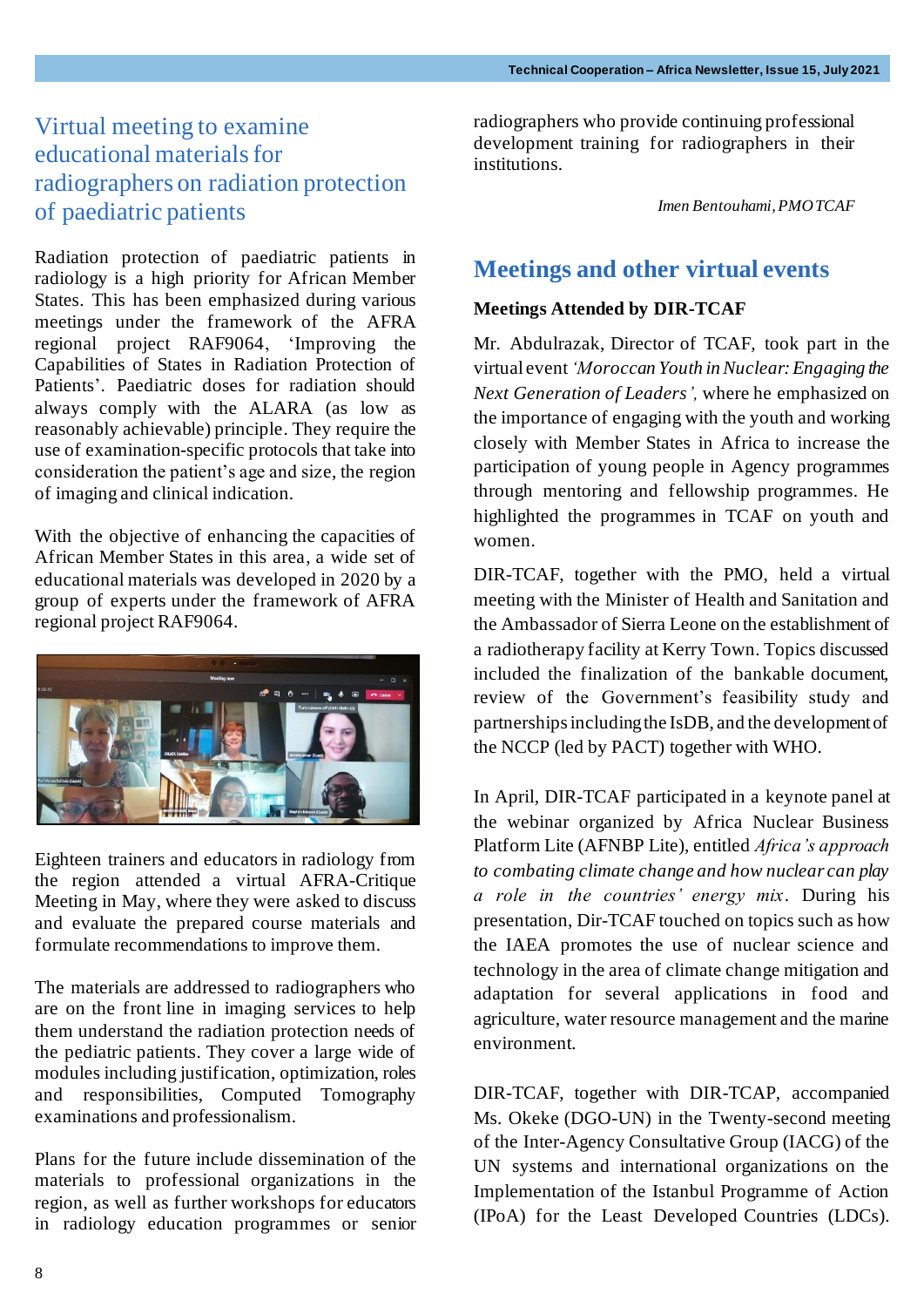During session 2 of the meeting, UN system entities had the opportunity to exchange views on key issues for the new Programme of Action for LDCs, drawing on lessons learned and the experience in implementation of the IPoA. IAEA continues to enhance the implementation of its technical cooperation activities as well as partnership approaches to accelerate peace and prosperity in LDCs through the peaceful use of nuclear technology in areas of food and agriculture, health and nutrition, industry etc., and to pave the way towards upcoming events in preparation of LDC5.

A meeting was held with the Implementation Support Unit for the Biological Weapons Convention (ISU), UN Office in Geneva, on TC activities in Africa. The ISU has been approached by potential donors on the possibility of establishing a dedicated assistance programme for Africa.

A Seminar on the IAEA Technical Cooperation Programme (New York) was held at the end of April. Introductory remarks were given by Liu Hua, DDG-TC. DIR-TCAF gave a presentation entitled 'An Overview of the IAEA Technical Cooperation Programme', and the seminar was closed by the Representative of the DG to the UN and Director of the IAEA NY office.

DIR-TCAF met with HE Ambassador/Permanent Representative of Sierra Leone to IAEA to further discuss plans to assist the country to establish its first radiotherapy center.

DIR-TCAF, together with PMOs from TCAF and TCAP represented the IAEA at the 24th session of the UN Commission on Science and Technology for Developmentin May 2021. An intervention on behalf of the IAEA was made during Agenda Item 3: Using science, technology, and innovation to close the gap on Sustainable Development Goal 3, good health, and wellbeing.

Mr Abdulrazak represented DDG-TC and provided a statement/intervention on behalf of the IAEA during the ECOSOC Integration Dialogues in preparation to the HLPF 2021. Dialogue 3: Human well-being and capabilities: Building back more resilient, healthy, equitable and sustainable societies.

TCAF Director gave a keynote address at 'The Tenth NPT Review Conference: Industry and Peaceful Applications of Nuclear Technology', co-organized by the United Nations Office for Disarmament Affairs (UNODA) and the IAEA. The event fostered dialogue on questions such as: What role can the NPT and its review cycle play in expanding the contribution of industry to sustainable development through the peaceful uses of nuclear technology? How can the NPT Review Conference contribute to better promote the intersection between industry, governments, and the IAEA for the benefit of humankind? How can industry contribute to widen and to sustain the knowledge and technology transferred by the IAEA in developing countries? How can the NPT Review Conference help industry and the IAEA better promote to policy makers and the wider public the benefits of nuclear technology?

DIR-TCAF held a virtual meeting with the Executive Secretary of the African Capacity Building Foundation (ACBF), a specialized agency of the African Union Commission, to discuss partnerships opportunities and modalities of cooperation to strengthen human and institutional capacities in Africa. As a result of the meeting, TCAF and ACBF agreed to establish a working group to identify concrete areas of collaboration including the means and modalities for the implementation of these activities.

As a follow-up to this meeting, TCAF participated in a meeting with ACBF technical staff where three key areas for possible collaboration were identified: advocacy, policy research and capacity building. The meeting also agreed to formalize joint collaboration through the signing of an MoU. However, in the meantime TCAF and ACBF agreed to co-organize some virtual events targeting key stakeholders (journalists, CSOs, youth think-thank etc..) to demystify the public perception related to nuclear science and technology. It was also agreed to develop policy briefs for decision and policymakers on the contributions of the peaceful uses of nuclear science and technology for the socioeconomic development of Member States.